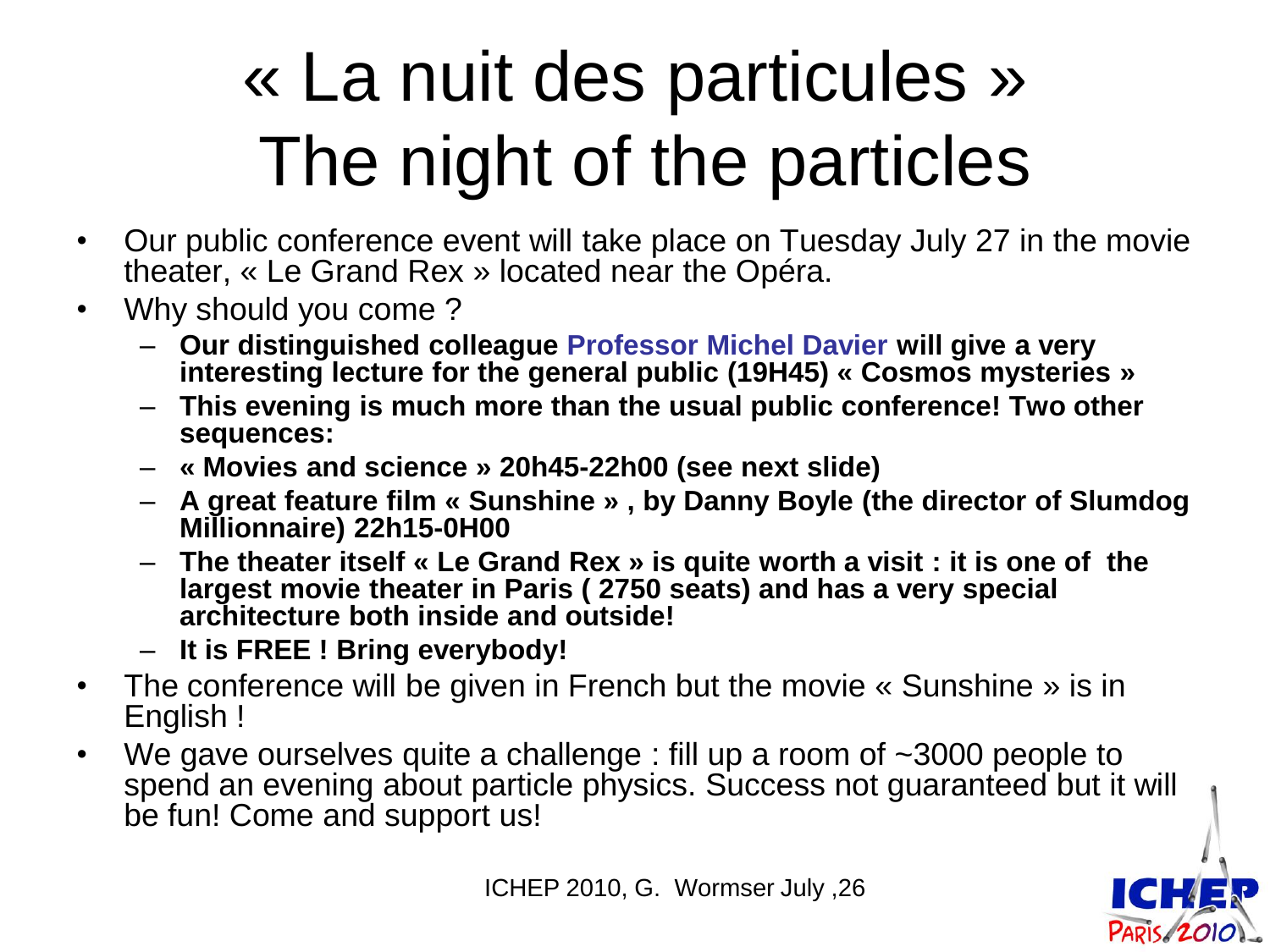

**ICHER**<br>PARIS/2010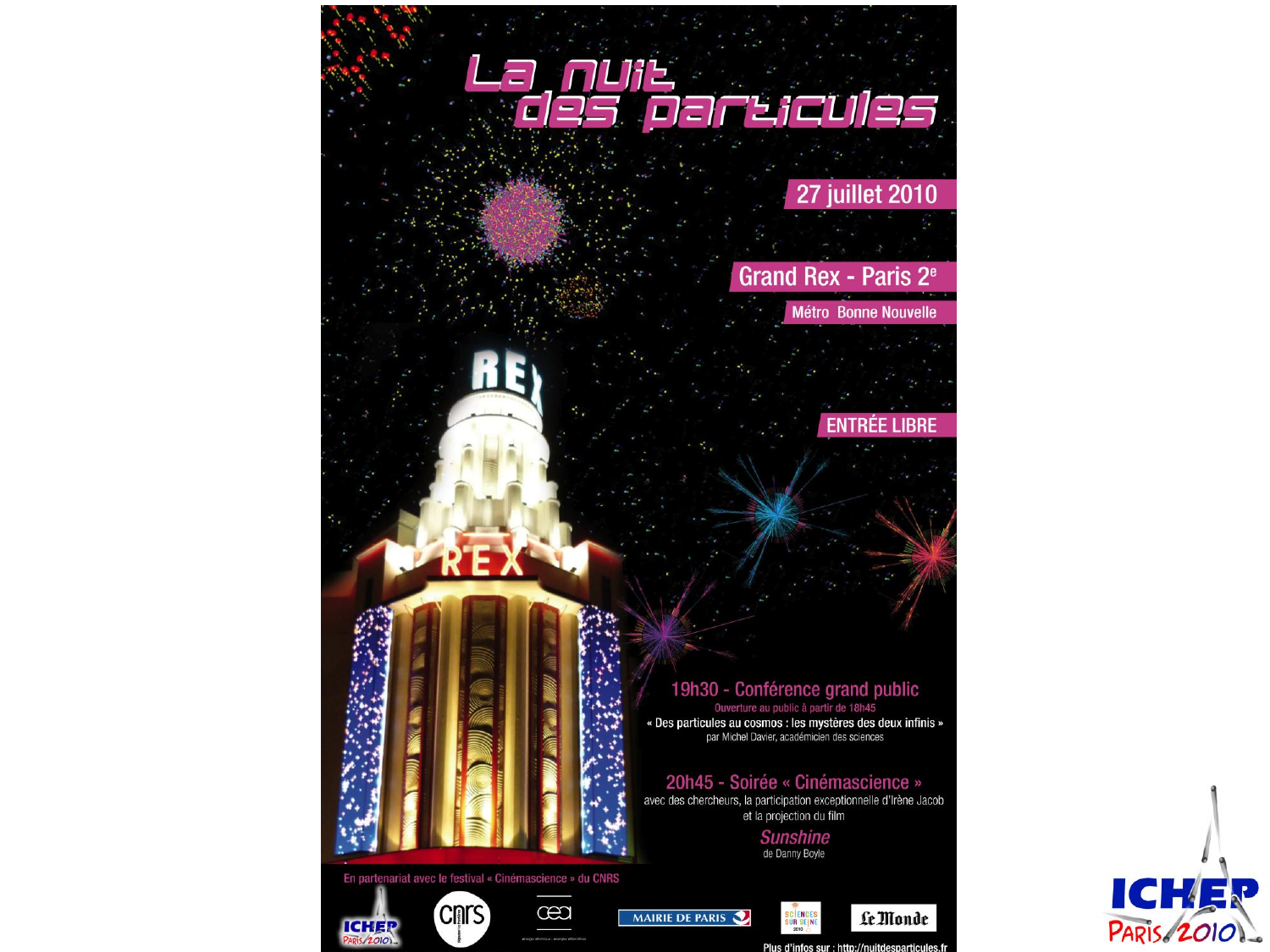#### The sequence « Science and Movies »

- It will be divided in two parts:
	- A classical one : movies excerpts from « Angels and Demons » and « Sunshine » (a few minutes each) to trigger a debate with the public about :
		- Matter and antimatter
		- How does the Sun works

With the participation of our colleagues Marie-Hèlène Schune, Gautier Hamel de Monchenault, Pierre Antilogus

– A more unusual one : participation of two movies stars live : Irène Jacob and Pippo Delbono

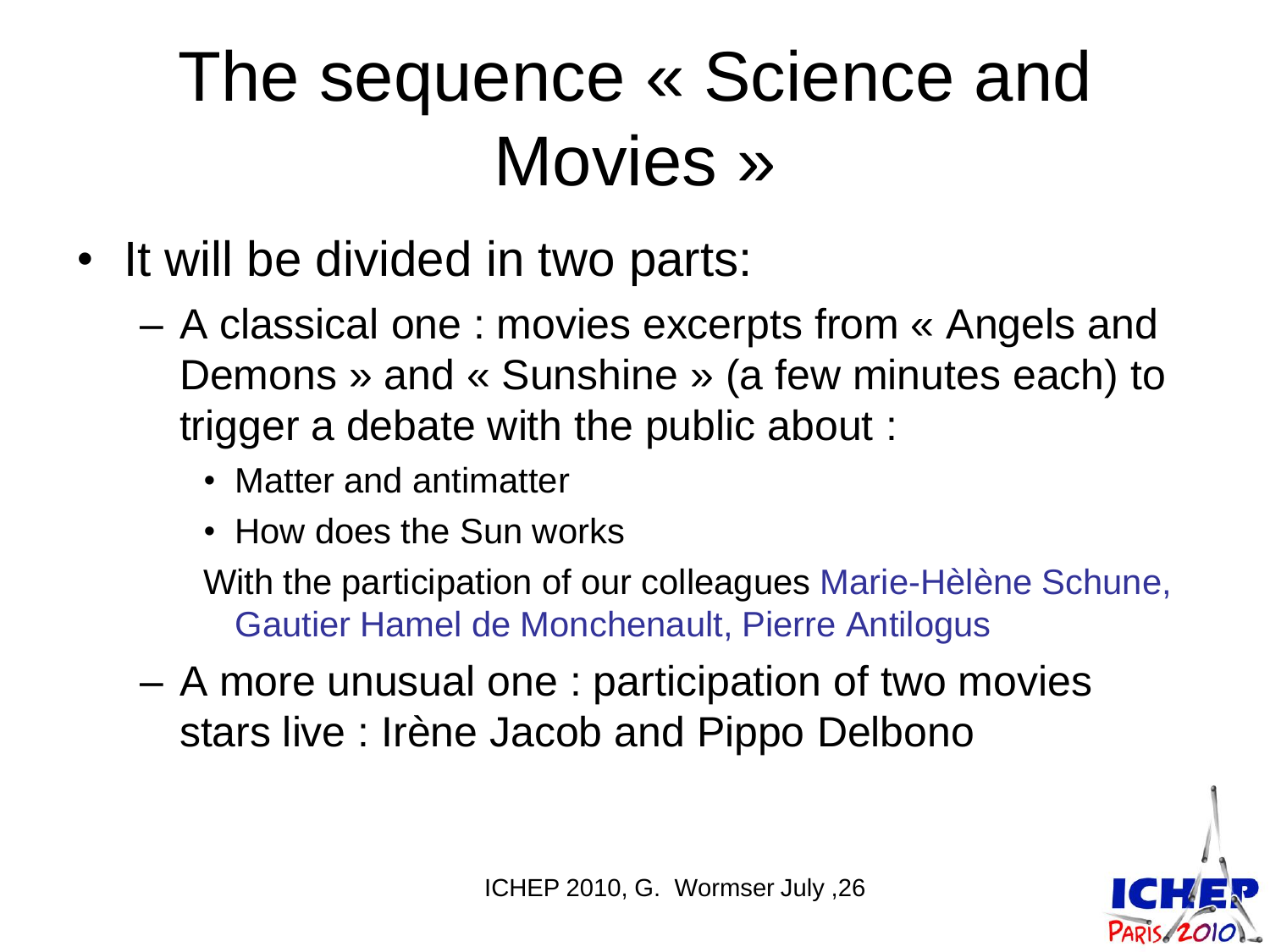#### IRENE and ALICE

- Irène Jacob, famous French movie actress, interpretation prize winner at Cannes movie festival, is the daughter of Maurice Jacob, our dear colleague from CERN who left us 3 years ago.
- Irène will speak about her scientific relationship with her father or how an actress sees particle physics
- She got so interessed about this project that she wrote specially for us a short movie « Alice », directed by her friend and famous italian theater director and actor Pippo Delbono that will be projected for the first time.





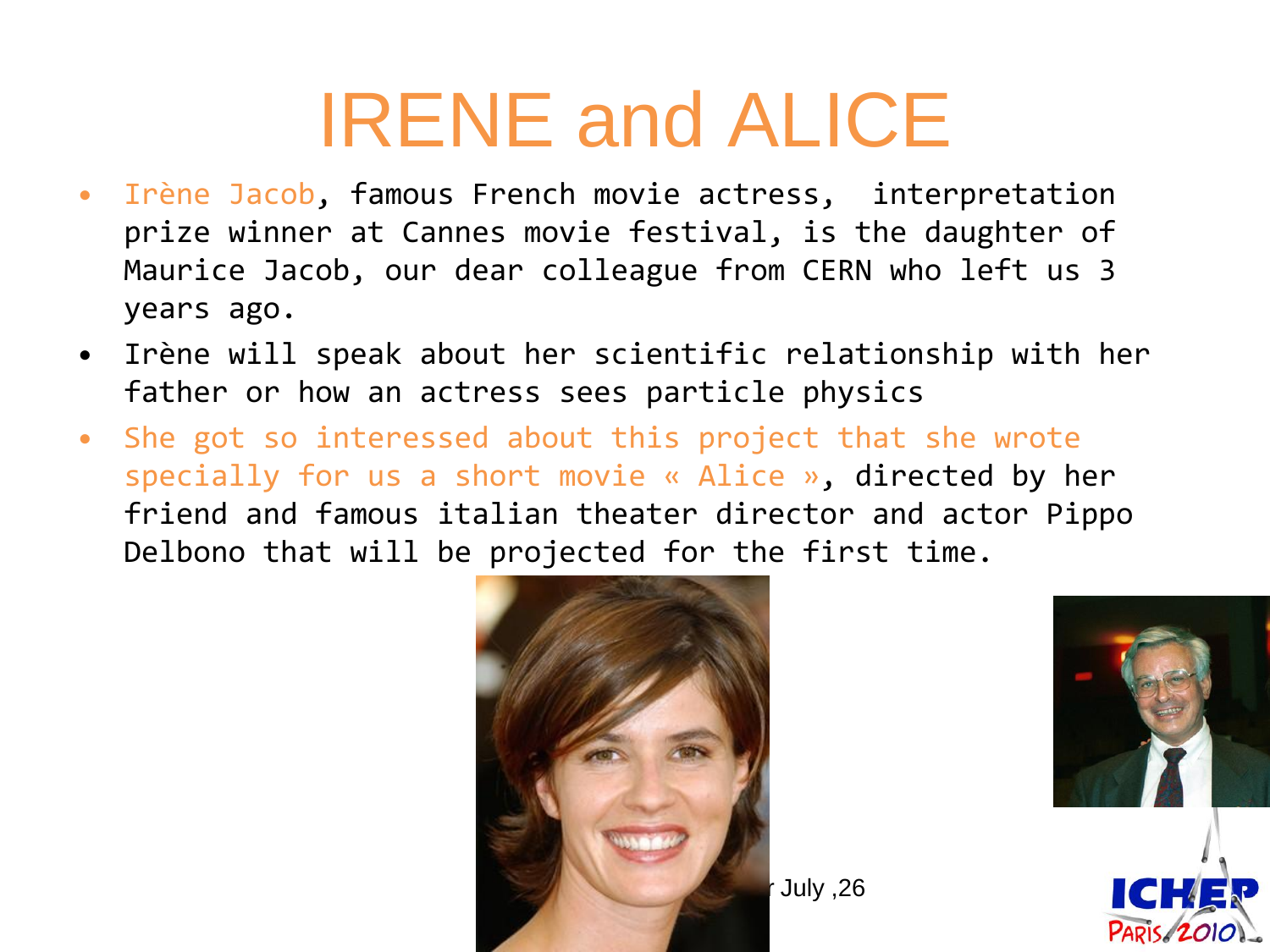#### Pippo Delbono

• « Pippo Delbono is one of most important figures of the italian contemporary scene »



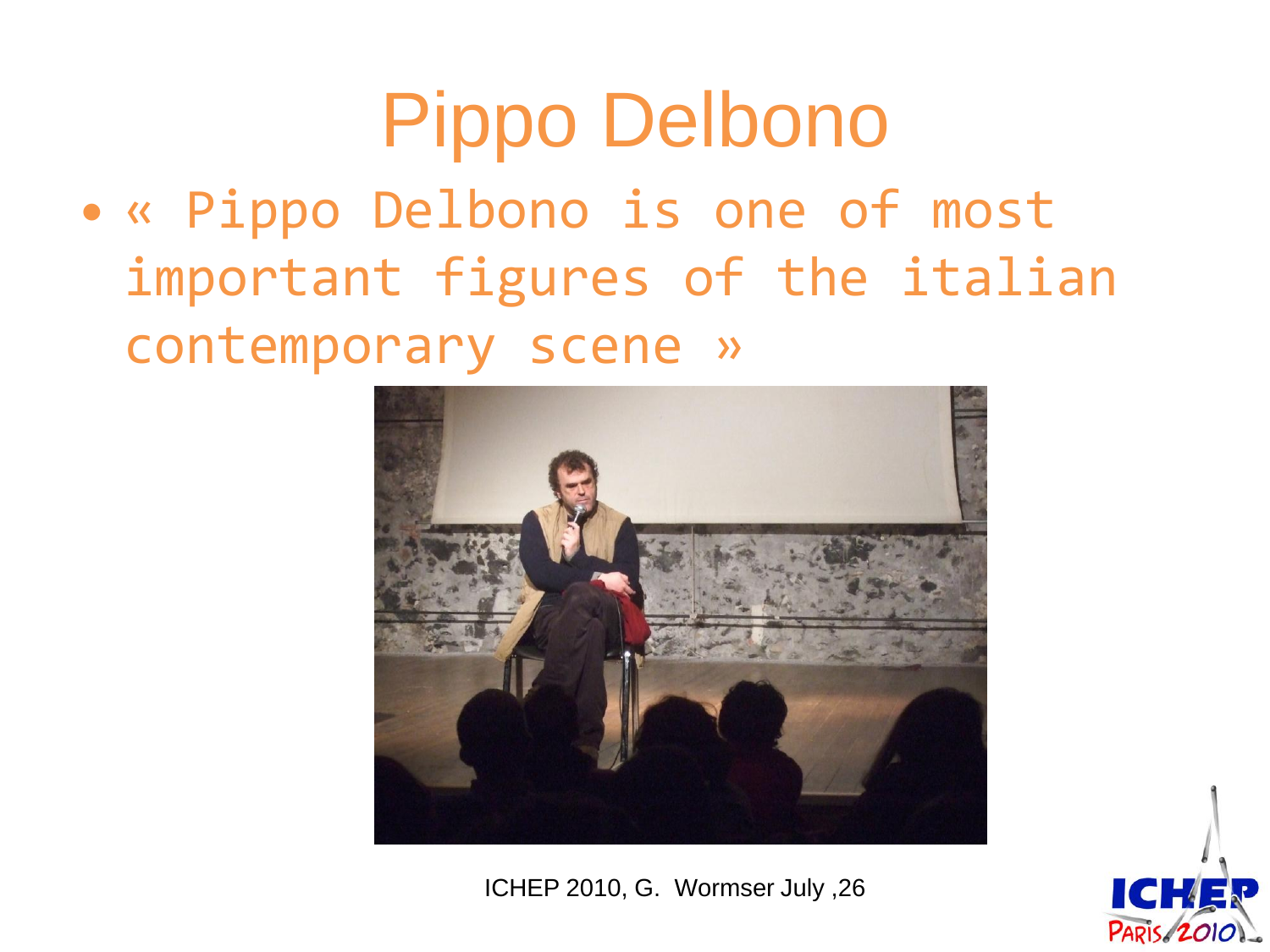# SUNSHINE

Sunshine, by Danny Boyle

• .

The Sun is dimming and will soon become extinct; A crew is sent to re-ignite the Sun!